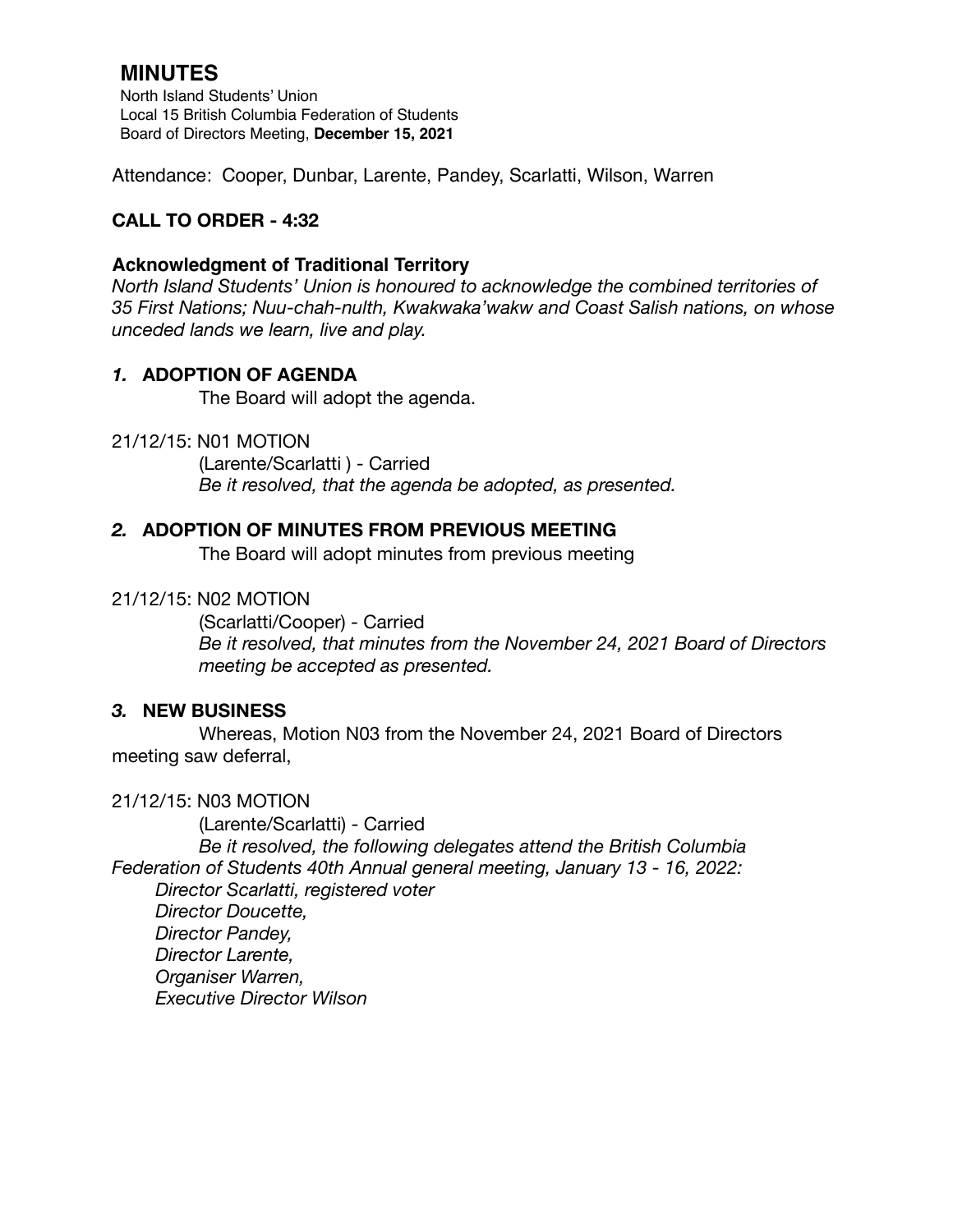# **MINUTES**

North Island Students' Union Local 15 British Columbia Federation of Students Board of Directors Meeting, **December 15, 2021**

Whereas, as per Bylaw VIII section 1. a, General Election for Union Representatives shall be held between January 1 & March 30 of each year,

### 21/12/15: N04 MOTION

(Larente/Pandey) - Carried *Be it resolved, the following schedule be adopted: Notice of election provided, January 31, 2022 Nomination period, March 2 - 16 Should more than 25 members be nominated: Campaigns open, March 17 Voting days, March 28, 29, 30* 

Whereas, as per Bylaw VIII section 6, the Students' Union must establish an electoral committee, which shall be comprised of:

i. one (1) Union Representative not seeking re-election;

ii. one (1) member of the staff of the Students' Union who shall act as Chief

Returning Officer; and

iii. the chairperson of the Federation or their designate.

# 21/12/15: N05 MOTION

(Pandey/Scarlatti) - Carried *Be it resolved, the electoral committee be; Director Scarlatti, Executive Director Wilson, Chief Returning Office and the BCFS Chairperson or their designate* 

Whereas, as per Bylaw VIII section 7, campaign financing shall not exceed limit established by the Board of Directors

# 21/12/15: N06 MOTION

 (Pandey/Cooper) - Carried

 *Be it resolved, self directed campaign financing be limited to \$50 maximum. Candidates are able to print up to 10 posters, self designed, in NISU offices with no fee.* 

# *4.* **OTHER BUSINESS**

**-** Winter 2022 Orientation

- Emails sent to Directors from outside community organizations & health and dental
- Tyee Square

# *5.* **ADJOURNMENT- 5:28**

Next Committee of the Whole meeting **- January 11, 2022**  Next Board of Directors meeting **- January 18, 2021**